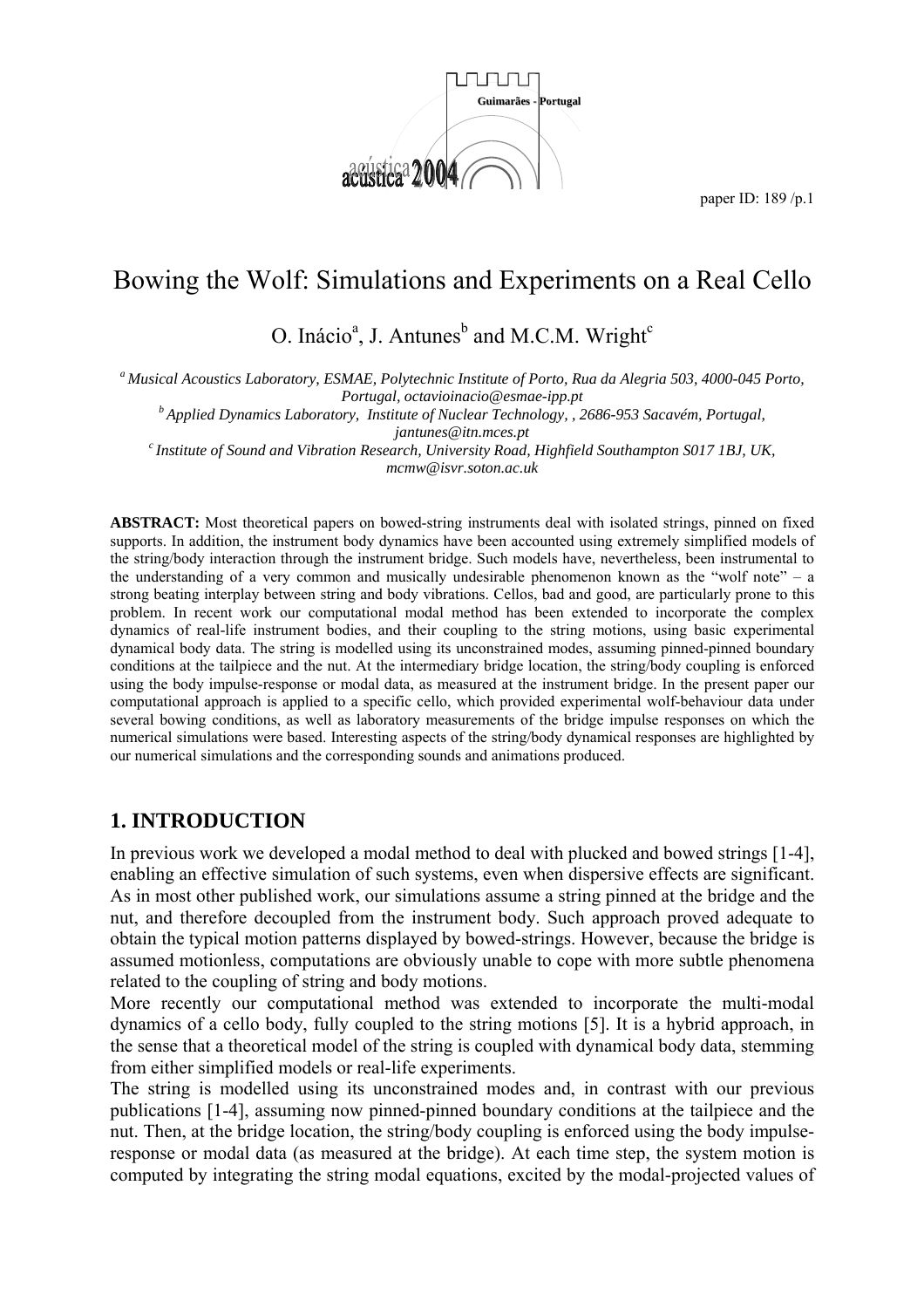

the frictional bow force and also of the string/bridge contact force. The latter is obtained from the body motion at each time-step, as computed either (a) using the body impulse-response, or (b) from a modal model of the body. In the first method, the body dynamics are obtained through incremental convolution, a costly procedure which however enables the direct simulation of real bodies without any further modelling assumptions or simplifications. The second method allows for faster computations, but demands a computed or identified modal model of the instrument body. After a few demonstrative experiments and a detailed presentation, our computational approaches are illustrated for typical self-excited string motion regimes of a cello. In particular, simulations pertaining to the so-called "wolf notes" are presented.

# **2. EXPERIMENTS**

In order to illustrate the coupling between the body of the instrument and the strings, some preliminary experiments were carried on a cello. Mobility frequency response functions were measured at the bridge in the horizontal direction, through impact excitation, with the bridge response being sensed by an accelerometer. The highest amplitude body resonance occurs at approximately 196 Hz with a relatively low damping ratio  $(= 0.7%)$  when compared with the majority of higher frequency modes which reveal damping ratios of the order of 2%. This high amplitude mobility peak is responsible for a particular effect to which these instruments (bad or good) are known to be very susceptible: the wolf note. It is an unpopular phenomenon among musicians since it gives origin to harsh and beating-like sounds turning proper musical execution extremely difficult at some positions along the fingerboard. Although unpleasant for the listener, the emergence of this effect is paradigmatic of the importance of the body/string interaction.

Figure 1 depicts the typical amplitude-modulated waveform that characterizes the wolf note. In order to achieve this sound, the musician stopped the  $C_2$  string at a distance approximately  $L/3$  from the bridge (where *L* is the length of the string), for this instrument, playing the  $G_3$ note at roughly 196 Hz. Clearly, the beating phenomena displayed is the result of strong coupling between the string vibration and the main body resonance, which is related to the proximity of their frequencies. Shortening the effective length of the string by a small amount is enough to prevent the wolf note to develop.

The wolf phenomenon has been the subject of several papers [6-10] the most generally accepted explanation being the one suggested by Schelleng [11], forty years ago. More recently the basis of this explanation has been revisited and further discussed by Woodhouse [12]. However, there are still a few aspects deserving exploration, such as the influence of the string dynamics in the portion between the tailpiece and the bridge.

On the other hand, we experienced a dependence of the wolf beating frequency on the bowing parameters, an aspect which seems absent from the literature. Also, the emergence of wolf phenomena appears to depend somewhat on the time-history of the bowing parameters. These issues will be addressed in the present and future papers.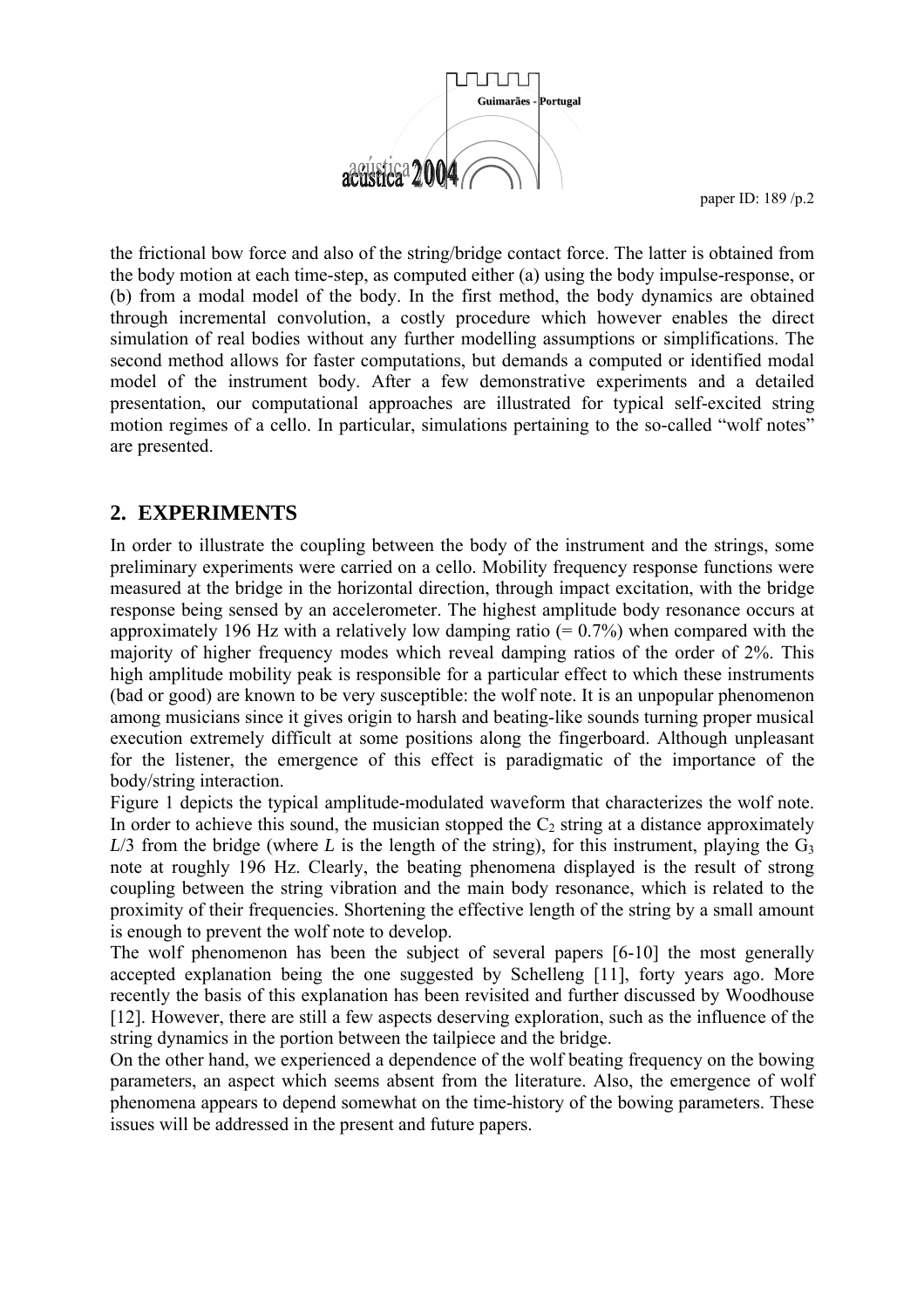

Figure 1 – *Velocity time-history and spectrum of the bridge vibration, resulting from bowing on the C2 string at a fingerboard position approximately L/3 from the bridge (generating here a wolf note).*

#### **3. COMPUTATIONAL METHOD**

#### **3.1 Formulation of the String Dynamics**

Consider an ideal string of length *L*, linear density m and dissipation coefficient  $\eta$ , subject to a constant axial tensile force *T* and a force distribution  $F(x,t)$ . The small-amplitude transverse motion  $y(x, t)$  of the string is described by the classic damped wave-equation:

$$
m \frac{\partial^2 y_s}{\partial^2 t} = T \frac{\partial^2 y_s}{\partial x^2} - \eta \frac{\partial y_s}{\partial t} + F(x, t)
$$
 (1)

where the wave speed is given by  $c^2 = T/m$ . Any solution of equation (1) can be formulated in terms of the string's modal parameters: for modeshapes normalised at unitary maximum values modal masses are given as  $m = m \cdot L/2$  ( $\forall n$ ). Other modal parameters are the circular frequencies  $\omega_n = n\pi c/L$ , damping values  $\zeta$  and mode shapes  $\varphi_n(x) = \sin(n\pi x/L)$ , with  $n = 1, 2, ..., N$ . The order *N* of modal truncation is problemdependent and must be asserted by physical reasoning. On the modal space the forced response of the damped string is formulated as:

$$
\left[M\right]\left\{\ddot{Q}(t)\right\}+\left[C\right]\left\{\dot{Q}(t)\right\}+\left[K\right]\left\{Q(t)\right\}=\left\{\Xi(t)\right\}\tag{2}
$$

Where  $[M] = \text{Diag}(m_1, \dots, m_N)$ ,  $[C] = \text{Diag}(2 m_1 \omega_1 \zeta_1, \dots, 2 m_N \omega_N \zeta_N)$ ,  $[K] = \text{Diag}(m_1 \omega_1^2, \dots, m_N \omega_N^2)$ , are the matrices of modal parameters,  $\{Q(t)\} = \langle q_1(t), \dots, q_N(t) \rangle^T$  and  $\{\Xi(t)\} = \langle \Im_1(t), \dots, \Im_N(t) \rangle^T$ are the vectors of modal responses and generalised forces, respectively. The damping values  $\zeta_n$  are usually identified from experiments, however, they may eventually be theoretically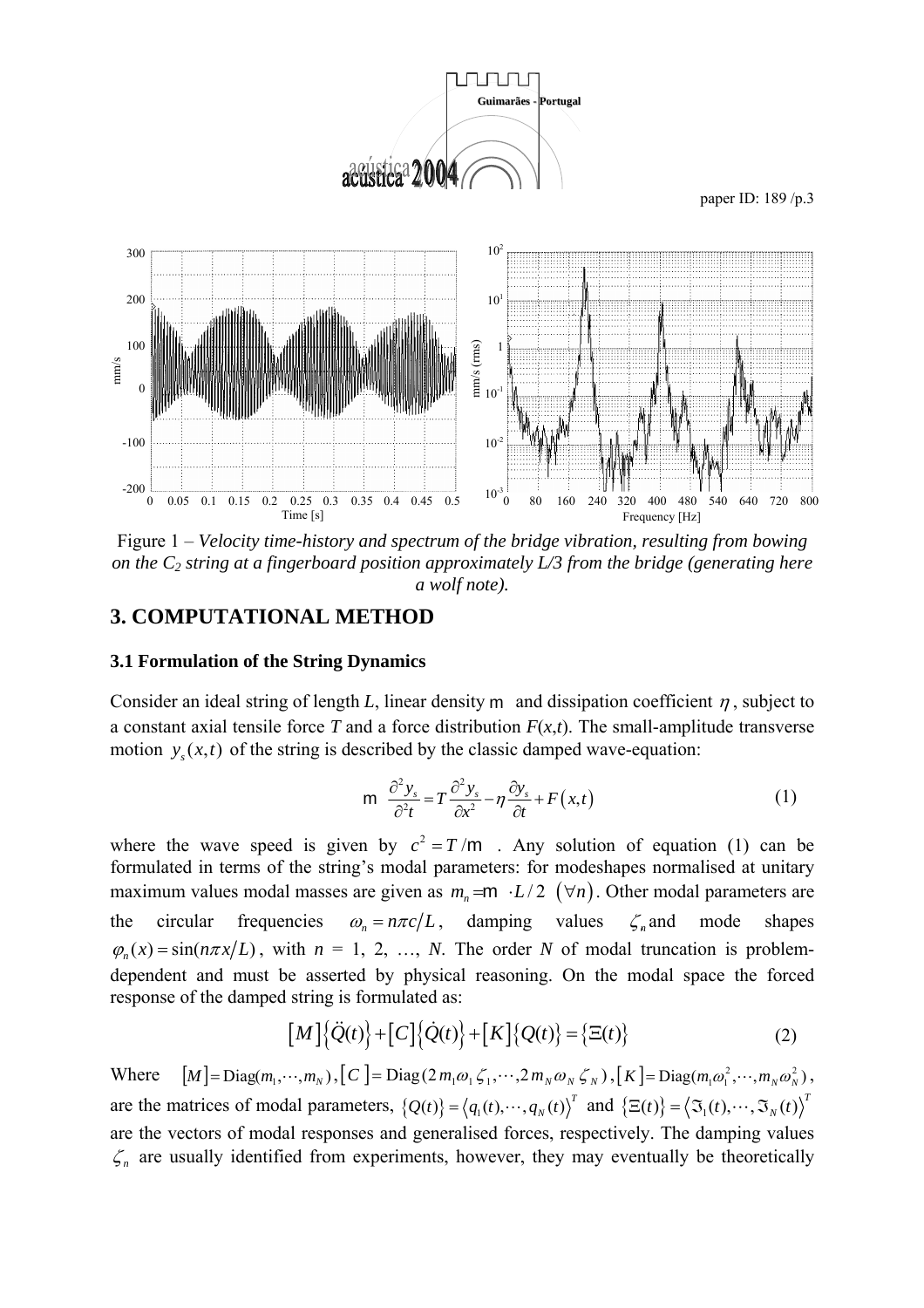

estimated. The modal forces  $\mathfrak{I}_n(t)$  are obtained by projecting the external force field on the modal basis:

$$
\mathfrak{S}_n(t) = \int_0^L F(x, t) \varphi_n(x) \, dx \, , \, (n = 1, 2, \dots, N) \tag{3}
$$

The physical motions at any point of the string can be computed from the modal amplitudes  $q<sub>x</sub>(t)$  by superposition:

$$
y(x,t) = \sum_{n=1}^{N} \varphi_n(x) q_n(t)
$$
 (4)

and similarly concerning the velocities and accelerations. For given external excitation and initial conditions, the previous system of equations can be integrated using an adequate timestep integration algorithm. Explicit integration methods are well suited for the friction model used here. In our implementation, we used a simple Velocity-Verlet integration algorithm, which is a low-order explicit scheme. Note that, although (2-4) obviously pertain to a linear formulation, nothing prevents us from including in  $\mathfrak{I}_n(t)$  all nonlinear effects arising in the system. Accordingly, the system modes become coupled by the nonlinear effects.

For the present case, the external force field  $F(x,t)$  is due to the excitation friction force  $F_{s,a}(x_c,t)$  provided by the bow (which we will model in this paper as a single hair bow, although we can easily introduce excitation by a bow of finite width  $-$  see [4]), by the interaction force  $F_b(x_b, t)$  between the body and the string at the bridge and by the possible presence of a finger on the fingerboard.

#### 3.1.1 Friction Model

The friction force arising between the string and the bow hair at location  $x_c$  of the string is given by:

$$
\begin{cases}\nF_s(x_c, t) = -\mu_d(\dot{y}_c) \frac{F_N}{b} \text{sgn}(\dot{y}_c) ; \text{ if } |\dot{y}_c| > 0 \\
|F_a(x_c, t)| < \mu_s \frac{F_N}{b} ; \text{ if } |\dot{y}_c| = 0\n\end{cases}
$$
\n(5)

where  $F_N$  is the normal force between the bow and the string,  $\mu_S$  is a "static" friction coefficient (used during surface adherence) and  $\mu_d(y_c)$  is a "dynamic" friction coefficient (used for sliding regimes). Here, the relative transverse velocity between the bow and the string is given by:

$$
\dot{y}_c(t) = \dot{y}(x_c, t) - \dot{y}_{bow}(t) = \sum_{n=1}^{N} \varphi_n(x_c) \dot{q}_n(t) - \dot{y}_{bow}(t)
$$
\n(6)

Recent research on friction models for bowed instruments [13] suggests the relevance of dynamical thermal phenomena in the tribology of rosin, which may induce hysteretic effects in the friction-velocity dependence. In spite of the unquestionable interest of such findings, we will use here the classical approach for sliding behaviour, as the present paper addresses a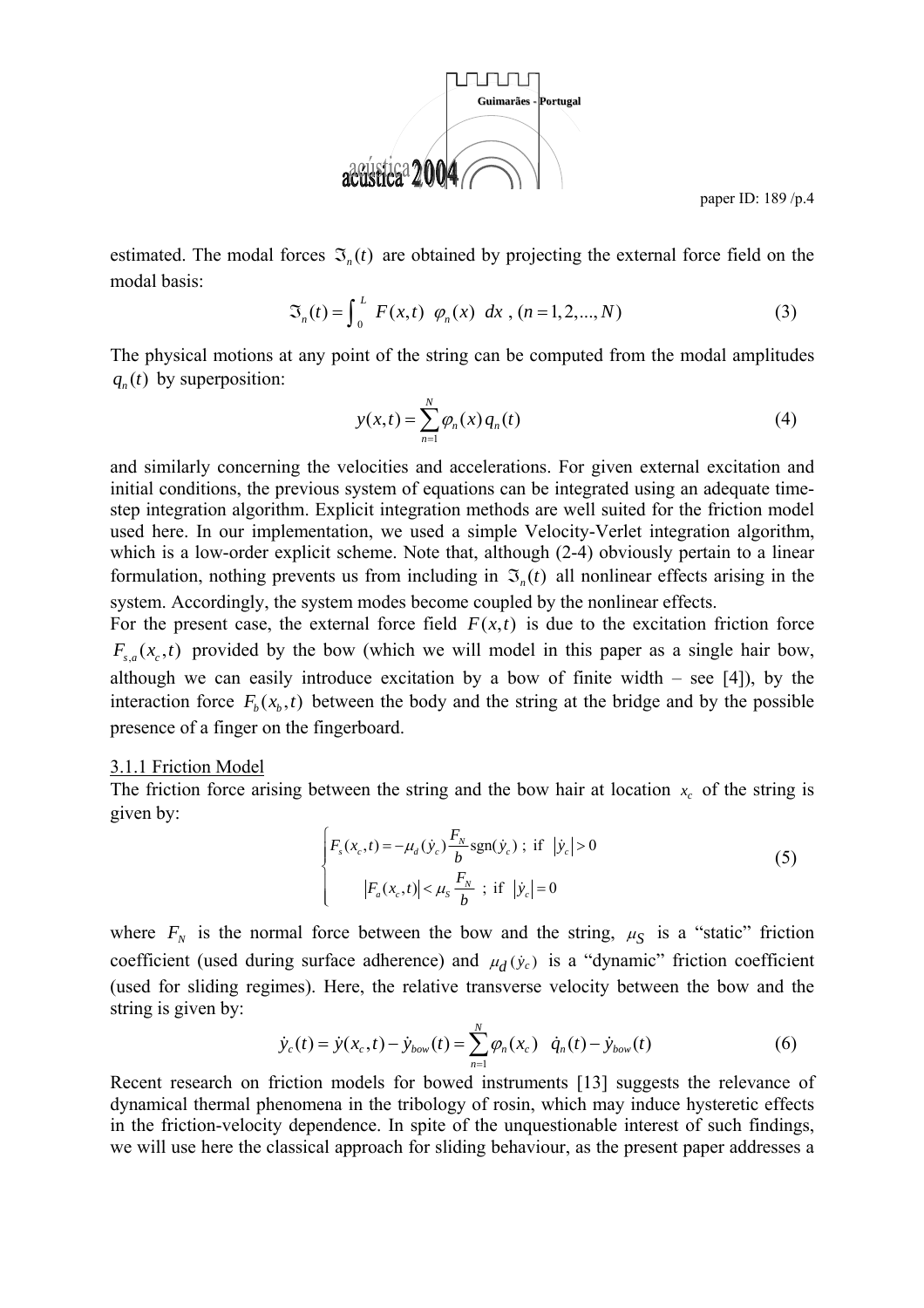

different issue. We assume that  $\mu_d$   $(\dot{y}_c)$  is a function of the relative bow/string velocity, and use the following model:

$$
\mu_d(\dot{y}_c) = \mu_D + (\mu_S - \mu_D) e^{-C|\dot{y}_c|}
$$
\n(7)

where,  $0 \le \mu_D \le \mu_S$  is an asymptotic lower limit of the friction coefficient when  $|\dot{y}_c| \to \infty$ , and parameter *C* controls the decay rate of the friction coefficient with the relative bow/string sliding velocity. The friction model (7) can be readily fitted to typical experimental data, by adjusting the empirical constants  $\mu_S$ ,  $\mu_D$  and *C*.

The sliding behaviour, described by the first equation (5), does not cause problems for simulations, as this equation explicitly shows how the sliding force should be computed as a function of the sliding velocity. However, during adherence, simulation becomes more difficult. Indeed, the second equation (5) merely states a limiting value for the friction force, during adherence, and gives no hint on how  $F_a(y_c, t)$  may be actually computed. This is because the adherence force depends on the overall balance of all internal and external forces acting upon the system, which are quite complex for multi-degree of freedom problems. Most friction algorithms deal with this problem through implicit numerical schemes, which can be quite expensive to run. In our approach, an explicit procedure is used at each time-step, as explained in [1].

#### **3.2 Formulation of the Body Dynamics**

As previously explained, our method was implemented to simulate the influence of the string/body coupling using two different procedures: incremental convolution of a measured impulse response or through a modal model of the body dynamics.

#### 3.2.1 Incremental Convolution Formulation

At the bridge, the string motion forces the cello body into vibration. The response of the body can be computed, at each time step *i*, by the incremental convolution of the time-history of the interaction force between the bridge and the string  $F<sub>b</sub>(x<sub>b</sub>, t)$  and the body impulse response function at the same point  $x<sub>b</sub>$ , according to equations (10) and (11).

$$
y_b(x_b, t) = \int_0^t F_b(x_b, \tau) \cdot h(t - \tau) d\tau \quad ; \quad \dot{y}_b(x_b, t) = \int_0^t F_b(x_b, \tau) \cdot \dot{h}(t - \tau) d\tau \tag{10.11}
$$

where  $y_h(x_h, t)$  and  $\dot{y}_h(x_h, t)$  are the displacement and velocity of the bridge at the contact point with the string, while  $h(t)$  and  $\dot{h}(t)$  are the displacement/force and velocity/force impulse response functions of the instrument body, measured at the bridge.

#### 3.2.1 Modal Formulation

The response of the body of the instrument can be represented by a simplified modal model:

$$
\left[M_B\right]\left\{\ddot{Q}_B(t)\right\}+\left[C_B\right]\left\{\dot{Q}_B(t)\right\}+\left[K_B\right]\left\{Q_B(t)\right\}=\left\{\Xi_B(t)\right\}\tag{12}
$$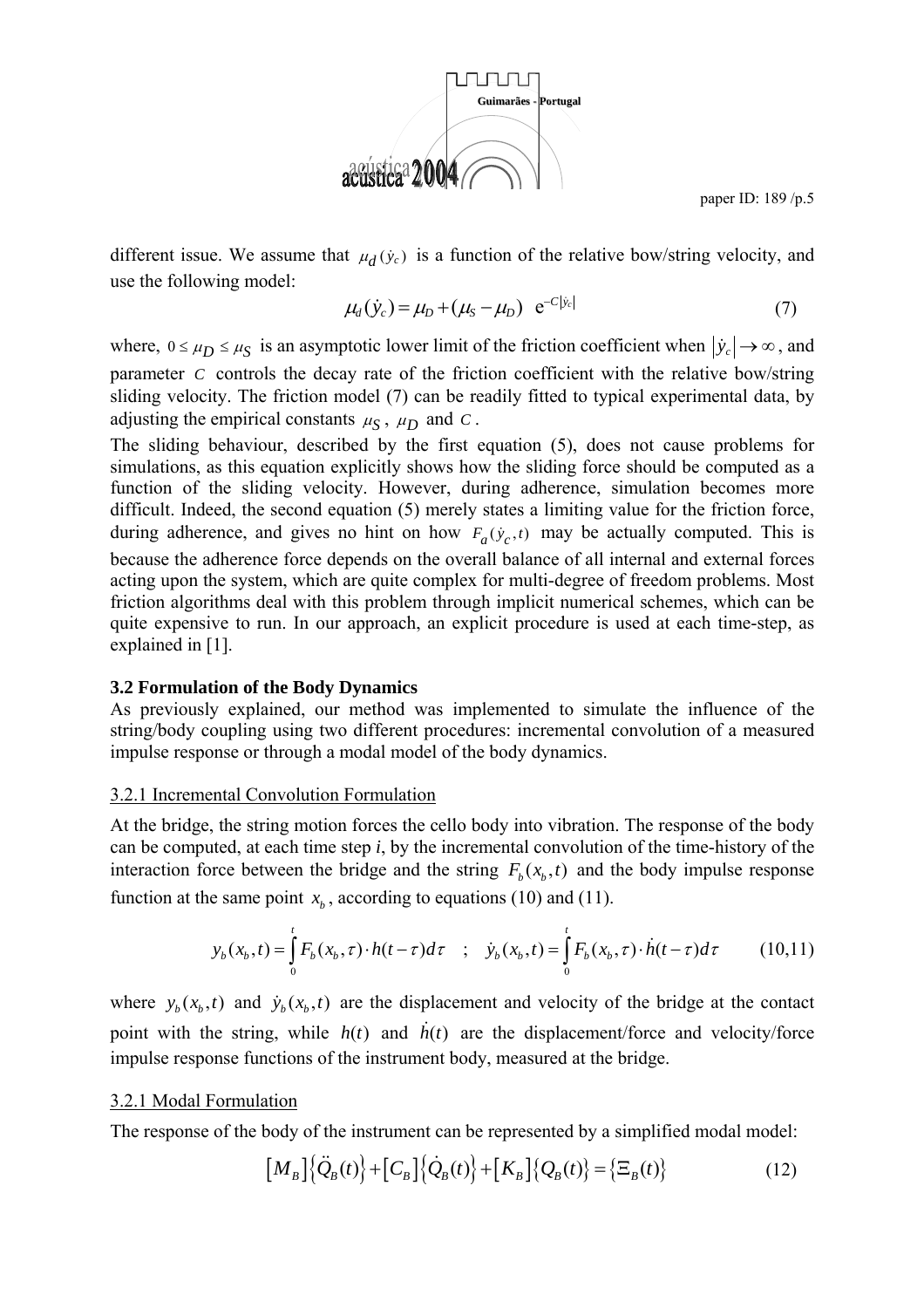

where  $[M_B] = \text{Diag}(m_1^B, \dots, m_p^B)$ ,  $[C_B] = \text{Diag}(2m_1^B \omega_1^B \zeta_1^B, \dots, 2m_p^B \omega_p^B \zeta_p^B)$ ,  $[K_B] = \text{Diag}(m_1^B (\omega_1^B)^2, \dots, m_p (\omega_p^B)^2)$ , are the matrices of the body modal parameters,  $\{Q_B(t)\} = \langle q_1^B(t), \dots, q_p^B(t) \rangle$  and  $\{\Xi_B(t)\} = \langle \Im_1^B(t), \cdots, \Im_p^B(t) \rangle^T$  are the vectors of modal responses and generalized forces, respectively. The modal forces  $\mathfrak{S}_p^B(t)$  are obtained by projecting the string/body coupling force  $F_b(x_b, t)$  (see section 3.3), on the body modal basis. The modal parameters are identified from a single transfer function measurement at the bridge. This fact leads to a requirement that the modal mass matrix should be normalised by postulating all modeshapes  $\varphi_p^B(x_b)$  unitary at the bridge location. The physical motions at the bridge are then computed from the modal amplitudes  $q_p^B(t)$  and velocities  $\dot{q}_p^B(t)$  by superposition:

$$
y_b(x_b, t) = \sum_{p=1}^P q_p^B(t); \qquad \dot{y}_b(x_b, t) = \sum_{p=1}^P \dot{q}_p^B(t) \qquad (13.14)
$$

#### **3.3 Formulation of the String/Body Coupling**

The coupling between the string and the body of the cello arises from the bridge/string contact force  $F<sub>b</sub>(x<sub>b</sub>, t)$  which is used in equations (2), (10), (11) and (12). In this paper we model this interaction by connecting the string to the bridge through a very stiff spring with some dissipation to avoid any parasitic oscillations of the coupling oscillator:

$$
F_b(x_b, t) = K_{bs} \cdot [y_b(x_b, t) - y_s(x_b, t)] + C_{bs} [y_b(x_b, t) - y_s(x_b, t)]
$$
\n(15)

where  $K_{bs}$  and  $C_{bs}$  are stiffness and damping coupling coefficients between the bridge and the string, and  $y_s(x_b, t)$  and  $\dot{y}_s(x_b, t)$  are the displacement and velocity of the string at the bridge.

### **5. SIMULATION RESULTS**

We will focus on the movement of a cello C-string with a fundamental frequency of 65.4 Hz, and a linear density of  $m = 14x10^{-3}$  kg/m, stopped at the G<sub>3</sub> note, with an effective string length of  $L' = 0.3725$  m. In order to achieve adequate computational convergence we have used 80 modes and a sampling frequency of 20000 Hz. A modal damping value of 0.1% was used for all modes (however, frequency dependent damping can be easily introduced with this method) and a string inharmonicity coefficient was introduced to provide more realistic simulations. Concerning the friction model, we chose to use a classic sliding law such as the one presented in equation (7), with  $\mu_S = 0.4$ ,  $\mu_D = 0.2$  and  $C = 5$ , which produced realistic results. For the adherence model a total value of  $K_f = 10^5$  N/m as been used. As previously discussed, a near-critical value of the adherence damping term  $C_f$  was adopted [3,4]. The body data was obtained from the transfer function measured at the bridge - see [5]. The stiffness and damping constants values,  $K_{bs}$  and  $C_{bs}$ , used for the string/body coupling were chosen in order to enable a very stiff connection, while keeping a satisfactory computational convergence. We used values of  $K_{bs} = 10^8$  N/m and  $C_{bs} = 100$  Ns/m. In contrast with previous publications [5], the finger position is kept constant over the  $G_3$  note, where the wolf note should emerge, while the playing conditions,  $F_N$  and  $\dot{y}_{bow}$  vary exponentially with time.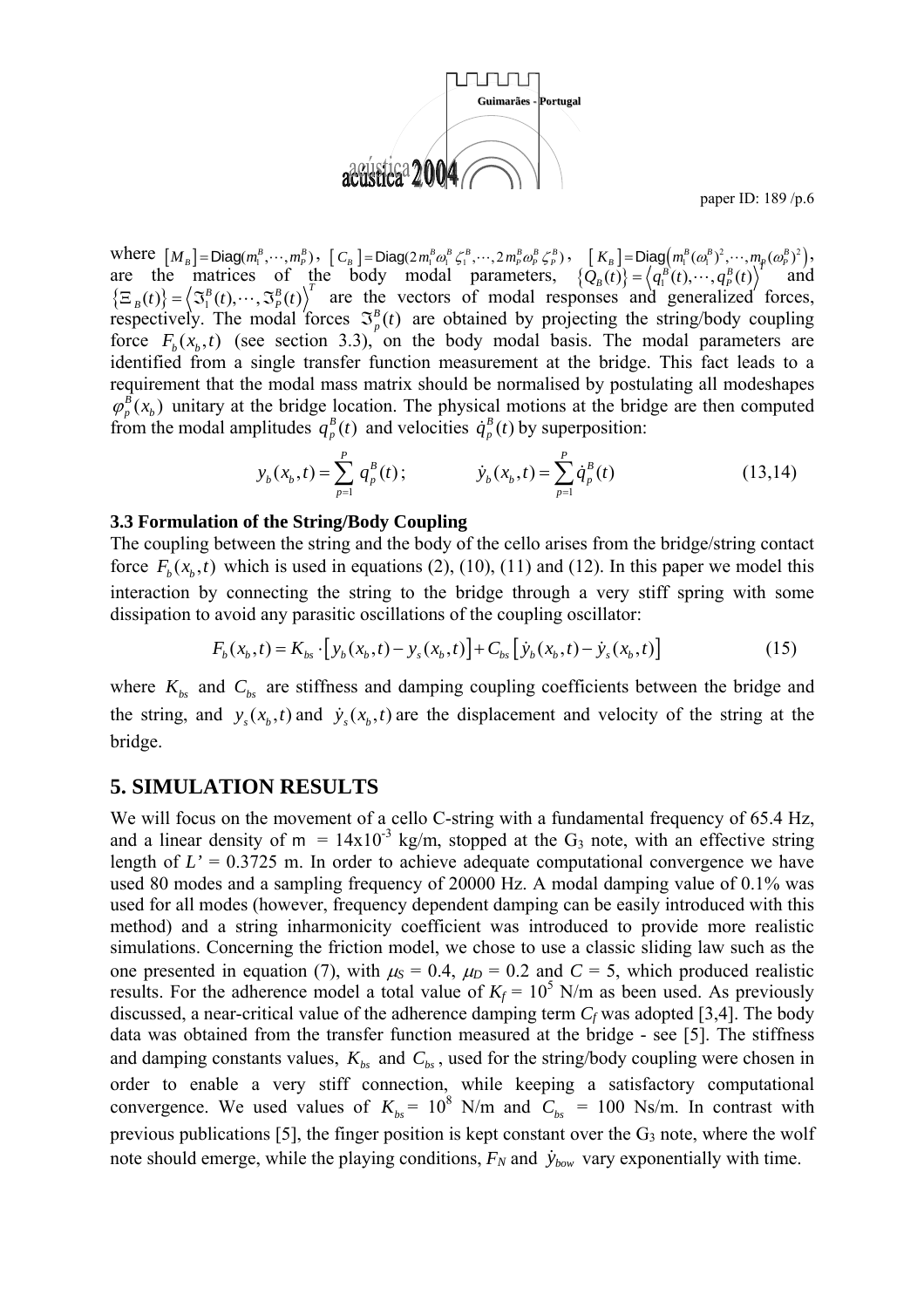



Figure 2 – *Simulation of a cello C-string stopped at G<sub>3</sub> with*  $F_N = 1$  *N and*  $\dot{y}_{bow} = 0.01 \sim 1$  *m/s.* 



Figure 3 – *Simulation of a cello C-string stopped at G<sub>3</sub> with*  $F_N = 2 N$  *and*  $\dot{y}_{bow} = 0.01 \sim 1$  *m/s.* 



Figure 4 – *Simulation of a cello C-string stopped at G<sub>3</sub> with*  $F_N = 0.1 \text{--} 10 \text{ N}$  *and*  $\dot{y}_{bow} = 0.1 \text{ m/s}$ *.* 

Figures 2 to 4 represent the bridge velocity time-history for different playing conditions, while the finger position is kept constant. The dependence of the wolf note beating frequency on  $F_N$  and  $\dot{y}_{bow}$ , can be clearly seen in these figures. As the bow velocity increases so does the wolf note beating frequency, while the opposite behaviour is seen for an increase of the bow normal force.